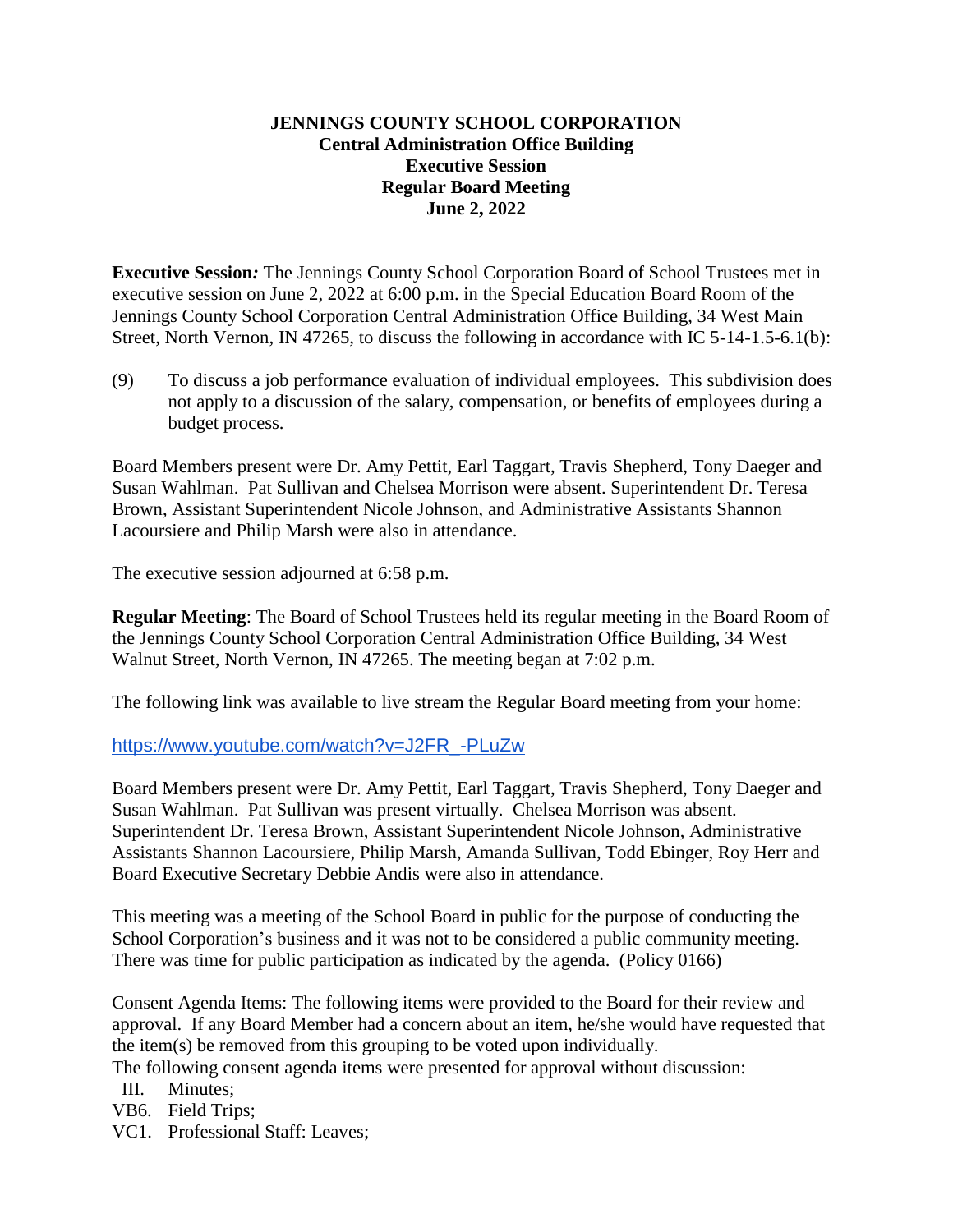- VC2. Professional Staff: Resignations, Retirements;
- VC4. Conference Requests;
- VD1. Support Staff: Leaves;
- VD2. Support Staff: Resignations, Retirements;
- VD5. Conference Requests;
- VI. Claims;

Information Items: These items were given to the Board to review. If a Board Member wished to discuss any of these items; he/she would have indicated that the item(s) be removed from the grouping for discussion during the meeting.

The following information items was shared with the Board:

VE2. May Fund Report

VIIA1. Area Plan Commission Meeting Minutes 5/02/2022.

## **Agenda**

- I. Pledge The President opened the meeting with the Pledge of Allegiance.
- II. Consent Agenda Items Mr. Taggart made a motion to approve the consent agenda items. Mr. Daeger seconded the motion. 6 yes, 0 no. Approved
- III. Minutes of the Executive Session and the Regular Board Meeting of May 12, 2022. The minutes were approved without discussion as consent agenda items.
- IV. Community Non-Agenda Items
	- The President asked if anyone would like to speak on an item not on the agenda. There were no comments.
	- **Stronger Together Recognition** JCHS Black Cat Team
		- $\triangleright$  Andrew Arnold
		- > Matthew Arnold
		- $\triangleright$  Camden Bausback
		- Ayden Benson
		- Wyatt Brooks
		- Rowan Cook
		- $\triangleright$  Chloe Day
		- $\triangleright$  Xander Gibson
		- > Michael Goff
		- $\triangleright$  Davy Shaw
		- $\blacktriangleright$  Lane Kelley
		- $\triangleright$  Nicolas Patterson
		- $\triangleright$  Mason Vaughn
		- $\triangleright$  Tyler Wells
		- Guy Ritchie
		- $\triangleright$  Blake Galyen
		- $\triangleright$  Braeden Day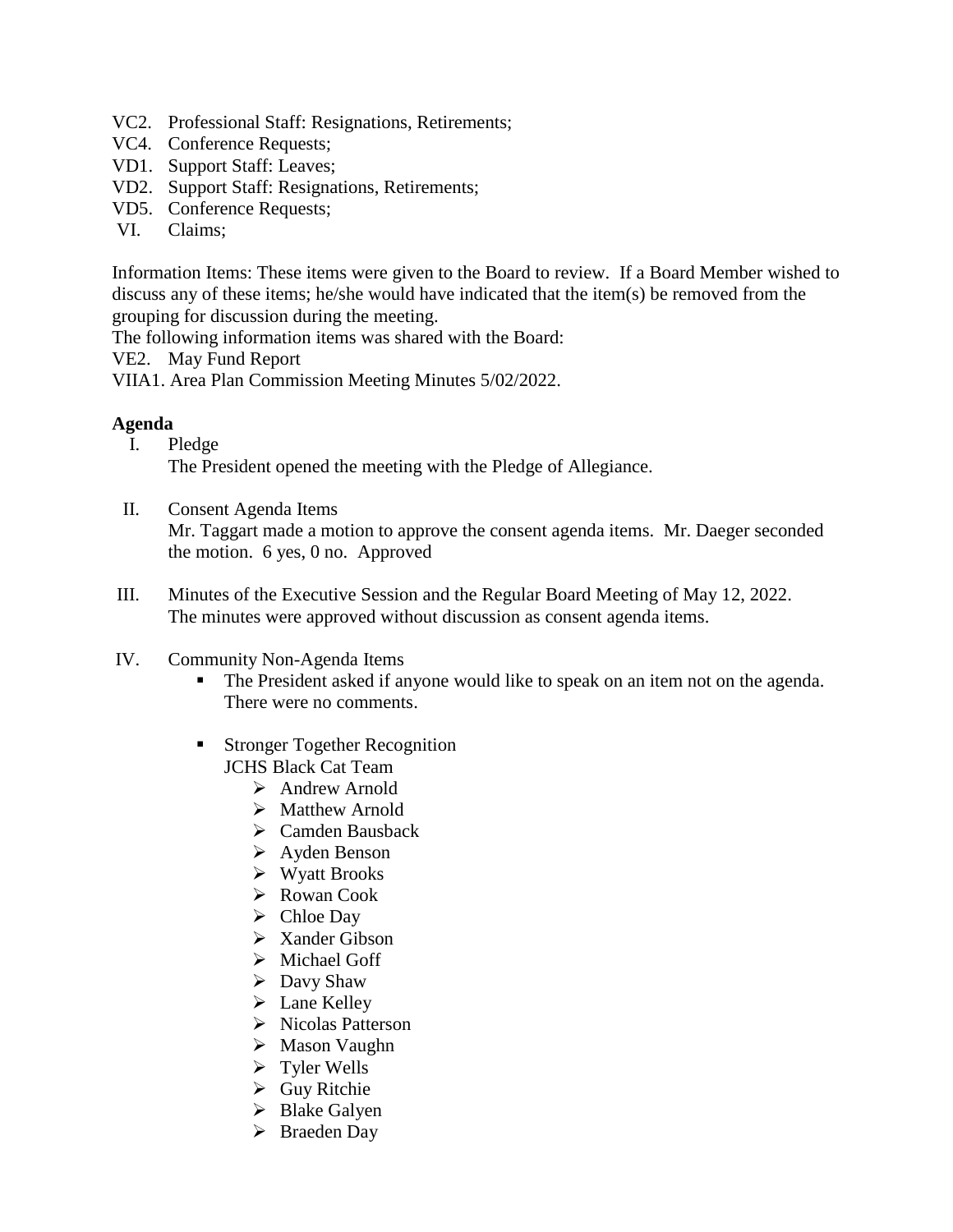- $\triangleright$  Jackson Longwell
- $\triangleright$  Alan Magner
- $\triangleright$  Dave Thomas
- $\triangleright$  Bob Watts

Dr. Brown recognized the Black Cat Racing Team from JCHS. They took 1<sup>st</sup> place out of twenty-two teams at Purdue.

**JCHS** Presentation

Dustin Roller, Stephanie Ebbing, Joe Hartwell and Taryn Kent presented a power point showing the happenings at JCHS over the past year, future plans and goals.

- V. New Business
	- A. NEOLA
		- 1. NEOLA Policy 167.3, Public Participation at Board Meetings, First Reading
		- 2. NEOLA Policy 7300, Disposition of Real Property, First Reading
		- 3. NEOLA Policy 7310, Disposition of Surplus Property, First Reading
		- 4. NEOLA Policy 7450, Property Inventory, First Reading
		- 5. NEOLA Policy 7540.03, Student Technology Acceptable Use and Safety, First Reading
		- 6. NEOLA Policy 7540.04, Staff Technology Acceptable Use and Safety, First Reading
		- 7. NEOLA Policy 8305, Information Security, First Reading
		- 8. NEOLA Policy 8455, Coach Training, References and IHSAA Reporting, First Reading
		- 9. NEOLA Policy 8600, Transportation, First Reading Dr. Brown stated we have several policies for a first reading. These will be voted on at our next meeting.
	- B. Programs (Policy 2000)
		- 1. JCHS Textbook Adoption, Approval

Mrs. Johnson is asking for approval for the JCHS Textbook Adoption for 2022- 2023 school year – Active Physical Science, Biology, Basic Chemistry, Integrated Principles of Zoology, Environment: The Science Behind the Stories, Earth Science, Biology: Concepts and Connections, Human Anatomy and Physiology, Concepts of Genetics, and Inspire Science: Life Structure and Function. Mr. Shepherd made a motion to approve the above textbook adoption. Mr. Daeger seconded the motion. 6 yes, 0 no. Approved.

2. JCHS Reverse Credit, Approval

Mrs. Johnson is asking approval for JCHS to offer Reverse Transcription of College Credits: We would like to allow students who take college courses aligned to the IDOE Dual Credit Crosswalk to add those to their high school transcripts at JCHS. This has been done at JCHS in the past when groups of students took college level courses at the North Vernon Education & Training Center. We would like to extend this to individual students who choose to take a college course tied to high school credit. Students would be required to obtain prior approval from their guidance counselor to ensure the appropriate high school credit is being earned. Students will also be required to provide official college transcripts to JCHS after their course is complete. Effective Date: 2022- 2023 School Year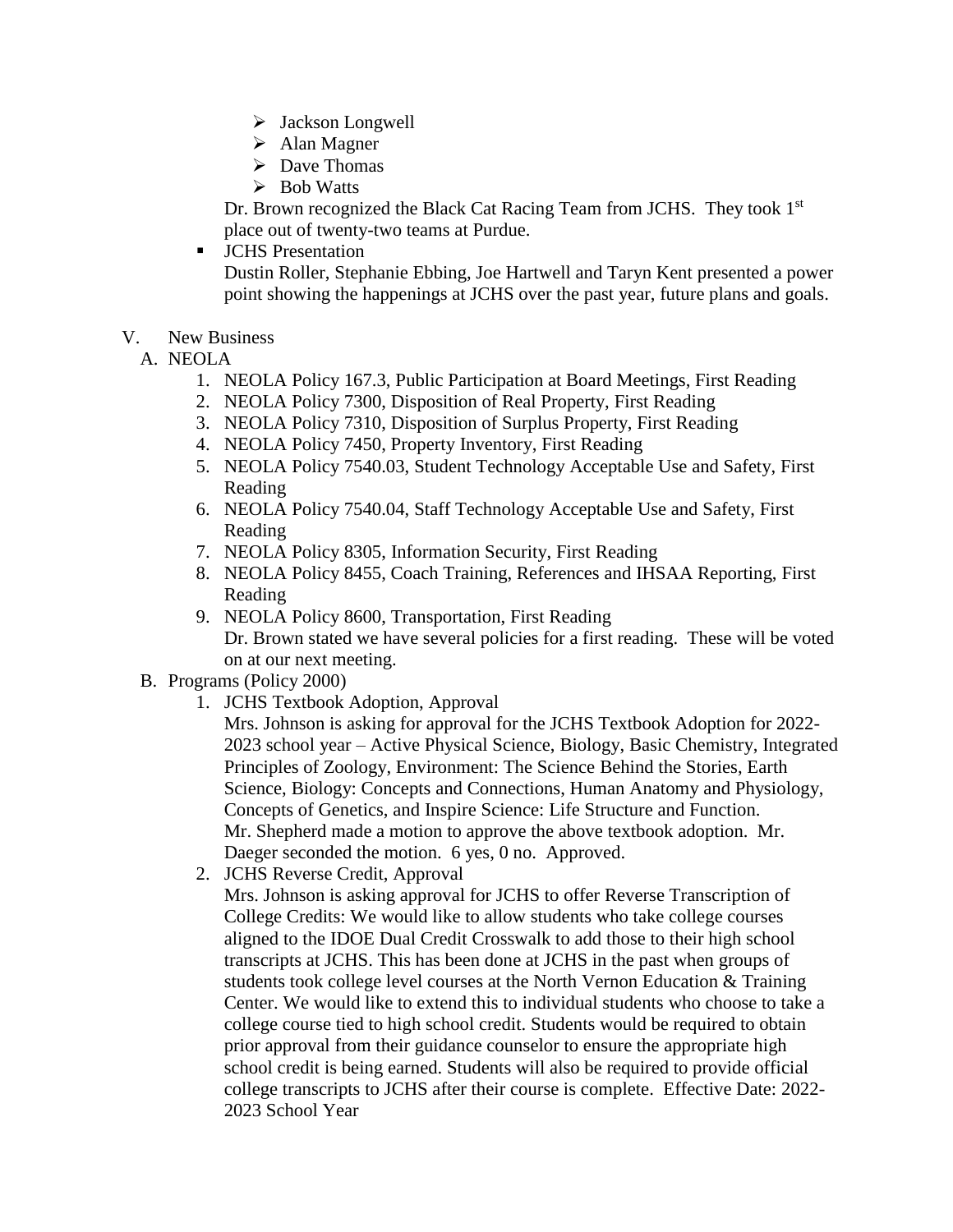Mrs. Wahlman made a motion to approve the JCHS Reverse Credit. Mr. Taggart seconded the motion. 6 yes, 0 no. Approved.

- 3. Renewal of District License for Kami, Approval
- 4. Renewal of District License for Google Enterprise, Approval
- 5. Renewal of District License for SeeSaw, Approval Mrs. Johnson has three licenses for renewal that all come from CARES Funds and is asking to take as a group for approval. Mr. Daeger made a motion to approve the renewal of these three licenses. Mr. Shepherd seconded the motion. 6 yes, 0 no. Approved.
- 6. Field Trips

None at this time.

- C. Professional Staff (Policy 3000)
	- 1. Leaves
		- Stevi Flemings, NVE Teacher, unpaid leave 5/12/2022.
		- Ulie James, BCE Teacher, unpaid leave  $5/16/2022$ .

These leaves were approved as consent agenda items.

- 2. Resignations/Retirements
	- Stephanie Puckett, BCE Summer School Tutoring, resignation effective 5/17/2022.

This resignation was approved without discussion as a consent agenda item.

- 3. Recommendations
	- Hannah Clark, GCE Behavior Support Specialist, \$44,100 yr., effective 8/03/2022.
	- Gabrielle Genda, NVE Teacher, \$44,100 yr., effective 8/03/2022.
	- Cathy Heath, Director of Nursing, \$81,000 yr. (205 days), effective 7/01/2022.
	- Ullie James, BCE Summer School Tutoring, \$259.52-day x 18 days, effective 5/31/2022.
	- Cindy Law, GCE Summer School Tutoring, \$338.51-day x 18 days, effective 5/31/2022.
	- Morgan Likens, BCE Summer School Tutoring, \$270.31-day x 9 days, effective 5/31/2022.
	- Morgan Likens, BCE Principal, \$78,925 yr., effective 7/01/2022.
	- **Thomas Newton, JCHS Remediation Teacher & Head Football Coach,** \$59,589 yr., effective 7/01/2022.
	- Madalyn Pace, NVE SPED Teacher, \$45,900 yr., effective 8/03/2022.
	- Karen Pedigo, JCMS Principal, \$92,400 yr., effective 7/01/2022.
	- Emma Shockley, Scipio SPED Teacher, \$44,100 yr., effective 8/03/2022.

Mr. Shepherd made a motion to approve the above recommendations. Mrs. Wahlman seconded the motion. 6 yes, 0 no. Approved.

- 4. Conference Requests
	- Amanda Sullivan, WVEC Title III Spring Meeting, Lafayette, IN, 5/11/2022.

This conference request was approved without discussion as a consent agenda item.

- D. Support Staff (Policy 4000)
	- 1. Leaves
		- Kasi Elliott, SCE Para Pro, unpaid leave  $5/13/2022 \& 1/2$  day  $5/23/2022$ .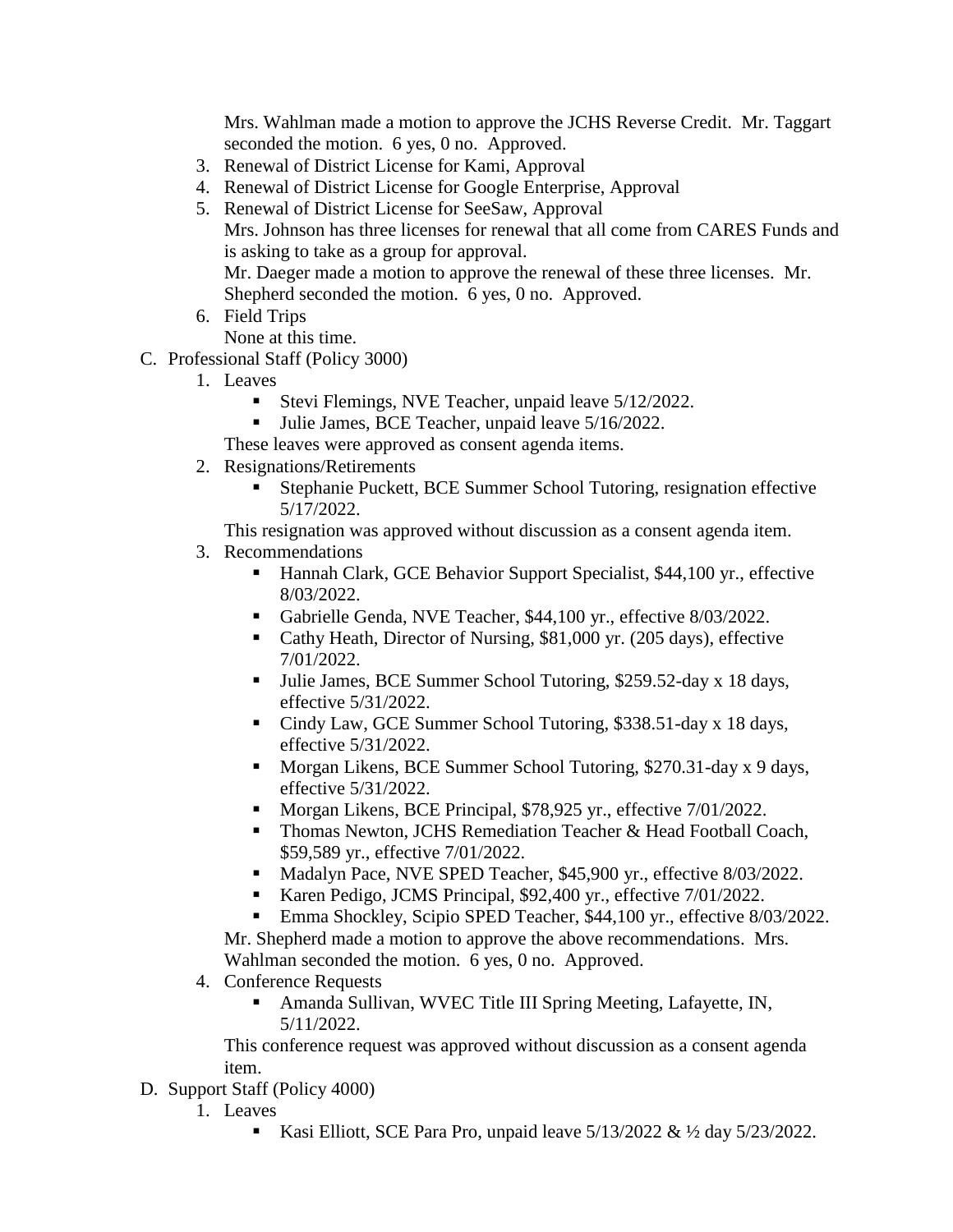- Samantha Kelley, BCE Para Pro, unpaid leave  $5/23/2022$ .
- Savanna Kennedy, BCE Para Pro, unpaid leave  $5/20/2022$ .
- Marcelo Quiroz, SCE Para Pro, unpaid leave 5/19/2022.
- Katherine Safley, SCE Cook, unpaid leave 5/19 5/27/2022.
- These leaves were approved without discussion as consent agenda items.
- 2. Resignations/Retirements
	- Olivia Clark, NVE Para Pro, resignation effective 5/27/2022.
	- Megan Mathews, SCE Para Pro, resignation effective  $7/31/2022$ .
	- Chelcie Ragsdale, Scipio Para Pro, resignation effective 5/25/2022.
	- Jason Smith, GCE Para Pro, resignation effective 5/23/2022.

These resignations were approved without discussion as consent agenda items.

- 3. Recommendations
	- Darlene Castor, JCHS Cook, \$13.00 hr. x 7 hrs. day, effective 5/05/2022.
	- Desiree Cummings, JCS Summer Tutoring Bus Driver, \$15.75 hr. x (7am  $-11$ am) Tues. & Thurs., June  $7<sup>th</sup> - July 28<sup>th</sup>$ , effective 6/07/2022.
	- Rebecca Griffen, Hayden Custodian, \$13.00 hr. x 8 hrs. day, effective 6/06/2022.
	- Ashley Heindel, HE Custodial Intern / Central Office Intern, \$11.00 hr. x 8 hrs. day, effective 5/27/2022.
	- Lynn Hulse, JCS Summer Tutoring Bus Driver, \$18.00 hr. x (7am 1pm) May  $31<sup>st</sup> - June 30<sup>th</sup>$ , effective  $5/31/2022$ .
	- Stephanie Ketchum, JCMS Para Pro to Secretary, \$19.00 hr. x 8 hrs. day (195 days yr.), effective 7/27/2022.
	- Andrew McKeand, Bus Garage Mechanic Intern, \$11.00 hr. x 10 hrs. day (Mon. – Thurs.), effective 5/26/2022.
	- Dottie Miller, JCMS Secretary to Para Pro, \$16.00 hr. x 7 hrs. day (180 days), effective 8/08/2022.
	- Dena Monday, JCHS Summer School Bus Driver, \$16.75 hr. x (7am 1pm) May  $31<sup>st</sup> - June 30<sup>th</sup>$ , effective  $5/31/2022$ .
	- Wayne Pyatt, JCS Summer School Bus Driver, \$17.00 hr. x  $(9:45am 4)$ pm) Tues. & Thurs., effective 6/7/2022.
	- Jennifer Wilson, Scipio Elementary Para Pro, \$14.75 hr. x 7 hrs. day, effective 8/08/2022.

Mr. Taggart made a motion to approve the above recommendations. Mr. Daeger seconded the motion. 6 yes, 0 no. Approved.

4. Updated Classified Pay Scales, Approval

Mr. Marsh is asking for approval on the pay scale update as written. Mr. Daeger made a motion to approve the pay scale update as presented. Mr. Shepherd seconded the motion. 6 yes, 0 no. Approved.

5. Conference Requests None at this time.

- E. Finances (Policy 6000)
	- 1. Donations, Approval
		- NVIC, \$250.00 to Sand Creek Elementary Student Activities.
		- The following donations were received for the JCHS Art Department in memory of JCHS graduate Stacia Schmidt:
			- $\triangleright$  Karen Chilman \$75.00
			- $\triangleright$  Barbara Adams \$25.00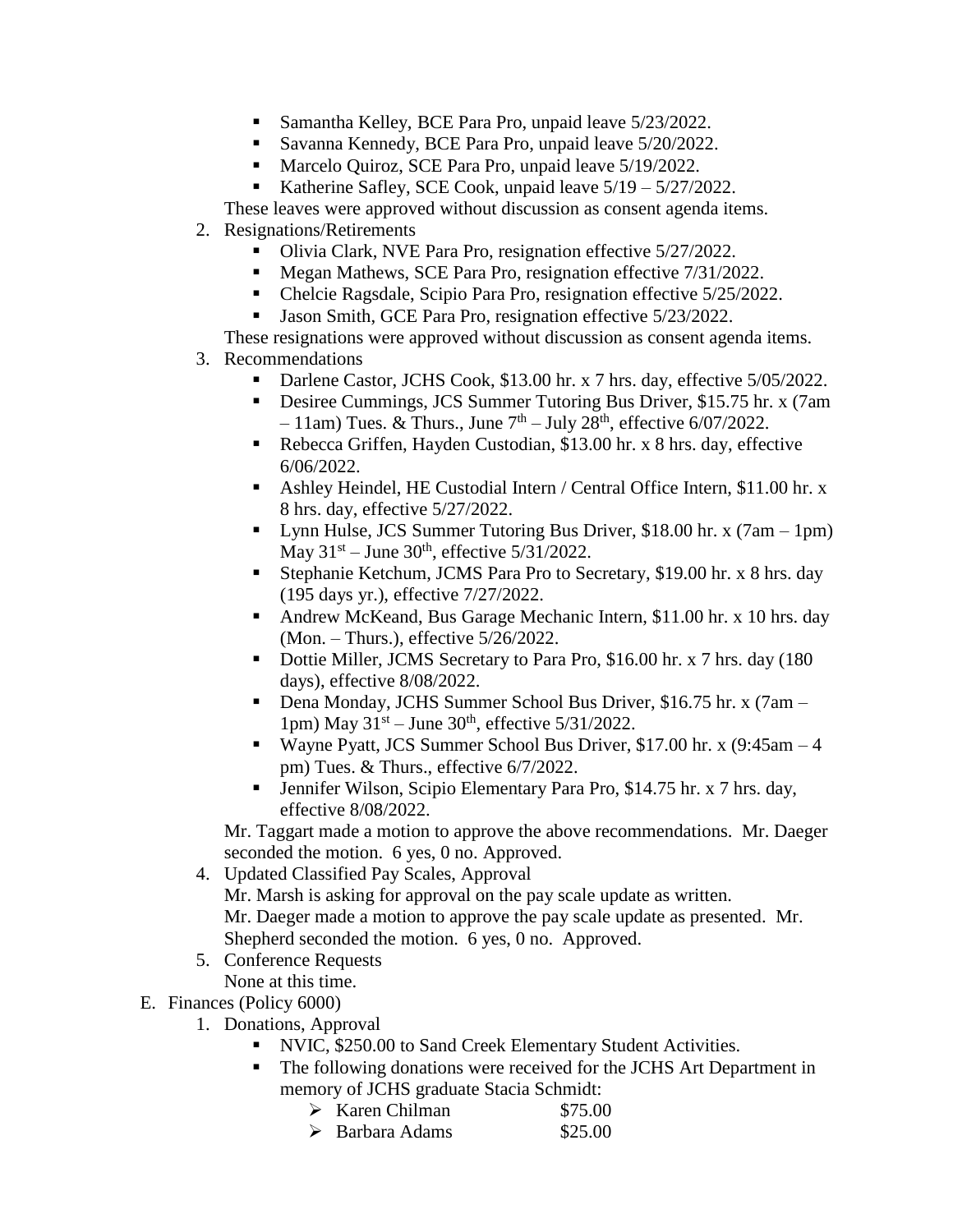- $\triangleright$  Keith & Donna Kellems \$20.00
- $\triangleright$  Mr. & Mrs. Bill Amos \$20.00
- $\triangleright$  Mr. & Mrs. Steve Schmidt \$20.00
- $\triangleright$  Tracy & Lily Schildknecht \$10.00
- $\geqslant$  Anonymous \$110.00
- $\triangleright$  Donald & Elizabeth Walker \$50.00
- $\triangleright$  Arnold & Jennifer Wetzel \$30.00
- $\triangleright$  Megan & Alex Cullison \$30.00

Mrs. Wahlman made a motion to approve the above donations. Mr. Taggart seconded the motion. 6 yes, 0 no. Approved.

2. May Fund Report

A copy of the report was included in the board packet.

- F. Relations (Policy 9000)
	- 1. MOU between First Steps South East and Jennings County Schools, Approval. Mr. Daeger made a motion to approve the above MOU. Mrs. Wahlman seconded the motion. 6 yes, 0 no. Approved.
	- 2. MOU between Southeast Indiana Workforce JAG and Jennings County Schools, Approval.

Mr. Shepherd made a motion to approve the above MOU. Mr. Taggart seconded the motion. 6 yes, 0 no. Approved.

## VI. Claims

The claims were presented for approval in the amount of \$2,050,484.82 (claims 9460 – 9721) and payroll in the amount of \$1,320,187.78 (check date 5/31/2022). The claims were approved without discussion as consent agenda items.

#### VII. Other

- A. Update
	- 1. Area Plan Commission Meeting Minutes 5/02/2022. These minutes were included in the board packet.
	- 2. Other

### VIII. Adjournment

Mr. Shepherd made a motion to adjourn the meeting at 7:55 p.m. Mrs. Wahlman seconded the motion. 6 yes, 0 no. Approved.

The Board of Trustees of Jennings County School Corporation did not discuss any subject matter in the Executive Session other than that specified in the Public Notice.